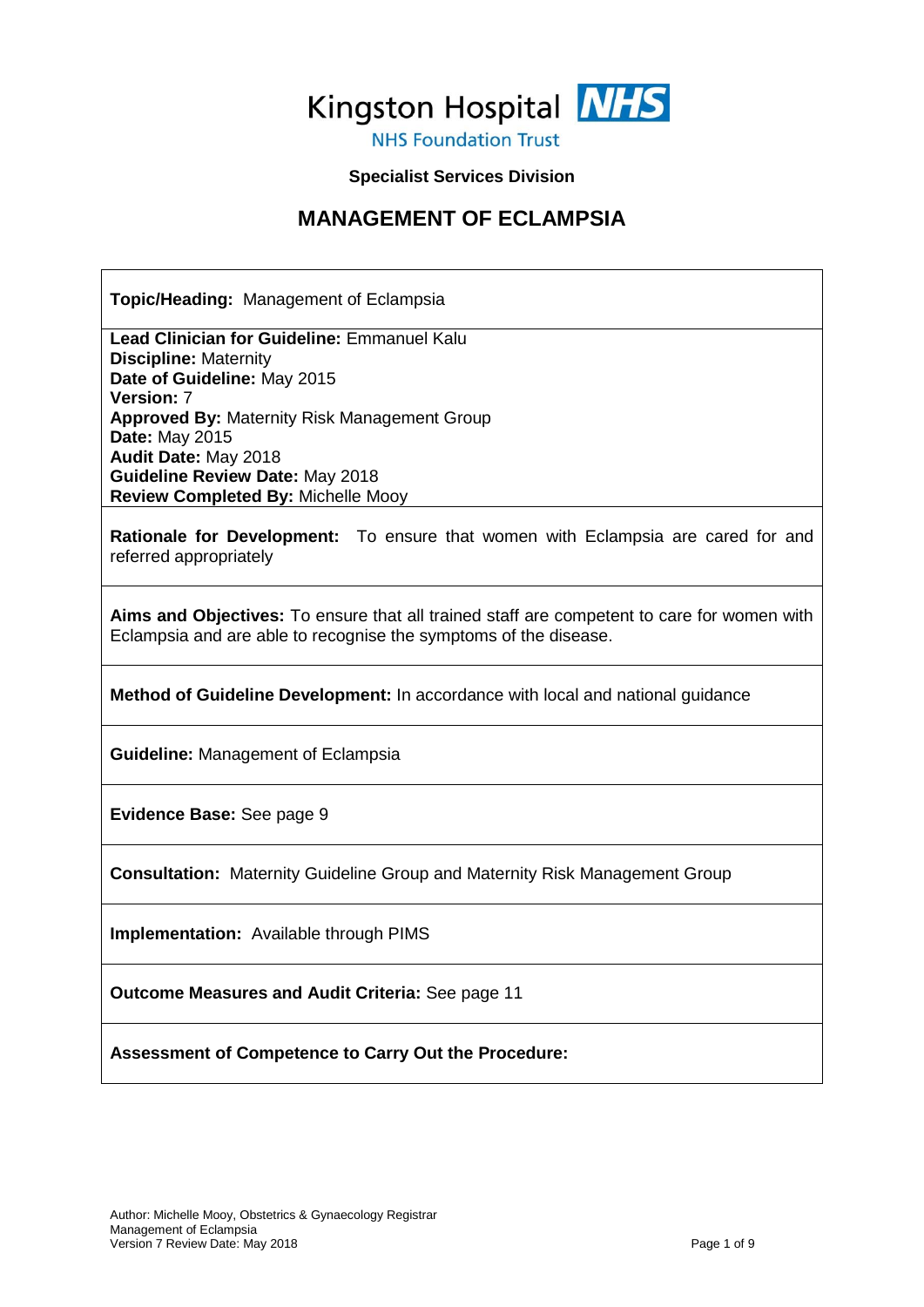## **Definition and Diagnosis**

Eclampsia is defined and diagnosed as the occurrence of one or more convulsions / fits superimposed on pre-eclampsia. 38% of eclamptic fits are antenatal, 18% intrapartum and 44% postpartum.

#### **Assessment and Management Protocol for Women with Eclampsia Team Communication**

Effective communication is the key to successful multidisciplinary management of this serious obstetric condition.

- Fast bleep 2222 Obstetric Team (Unit Leader, Obstetric ST 3-7, Obstetric ST 1-2, Anaesthetic ST, Paediatrician ST).
- The Unit Leader must inform the Obstetric Consultant on-call and the Anaesthetic Consultant on call and the Neonatal Unit (NNU)
- The Consultant Obstetrician and Anaesthetist must work together to formulate and document a management plan
- Observations must be recorded on the MEOWS chart at 15 minute intervals
- Blood results can be viewed via CRS or WINPATH as a flow chart.
- BP must be measured every 15 minutes until stabilised or as directed by the medical team

## **ECLAMPSIA - Airway - Breathing - Circulation first**

- The principles of management should follow the basic principles of airway, breathing and circulation
- Do not leave the woman alone but call for help, including appropriate personnel such as the anaesthetist and senior obstetrician.
- Aim to prevent maternal injury during the convulsion.
- Place the woman in the left lateral position and administer oxygen.
- Assess the airway and breathing and check pulse and blood pressure.
- Pulse oximetry is helpful.

## **Control and Use of Anticonvulsant therapy in eclampsia**

Magnesium sulphate is the therapy of choice to control seizures.

A loading dose of 4g must be given by infusion pump over 5 minutes, followed by a further infusion of 1g/hour maintained for 24 hours after the last seizure.

| <b>Initial Treatment</b><br>(Loading Dose) | 4 g in 40 mL over 5 minutes by slow IV bolus<br>(4 x 10 mL amps of 10% MgSO4) (1g in 10 mL). followed by:                                     |
|--------------------------------------------|-----------------------------------------------------------------------------------------------------------------------------------------------|
| <b>Maintenance Dose</b>                    | 1g/hr (10mL of 10% MgSO4/hr) IV. (This volume needs to be<br>deducted from hourly maintenance fluid)                                          |
| <b>Contraindications</b>                   | Cardiac disease, acute renal failure.<br>Use Diazemuls, 10mg IV bolus then 2.5mg/hr infusion<br>$\bullet$<br>OR rectal diazepam 10 mg/2.5 mL. |
| <b>Duration of Infusion</b>                | 24-48 hrs after delivery                                                                                                                      |

| <b>Monitoring</b> | Clinical | can be monitored safely by clinical<br>Therapy<br>observations. Unlikely to achieve MgSO4 toxicity using<br>the dose above. However it is important to monitor<br>clinically as toxicity can cause cardio respiratory arrest.<br>Check: |
|-------------------|----------|-----------------------------------------------------------------------------------------------------------------------------------------------------------------------------------------------------------------------------------------|
|-------------------|----------|-----------------------------------------------------------------------------------------------------------------------------------------------------------------------------------------------------------------------------------------|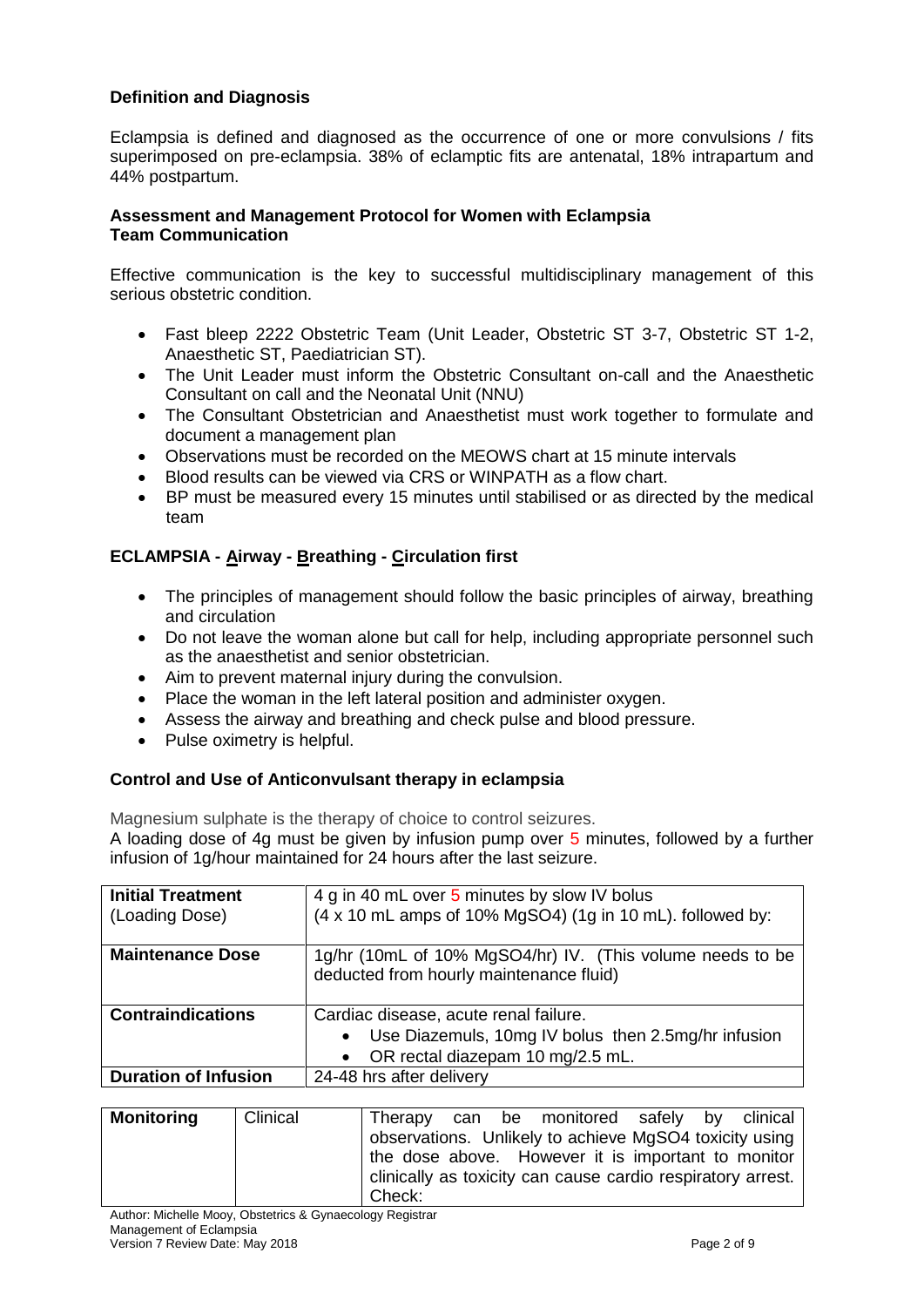Presence of patellar reflex, oxygen saturation and MgSO4 levels if done must be recorded on the MEOWS chart. If the midwife is to carry out clinical monitoring, it is the responsibility of the Obstetric ST 1-2 or Obstetric ST 3-7 to ensure these are performed and recorded accurately.

If oliguria, (urine output less than 100ml in 4hrs)

- Reduce infusion to 0.5a/hr.
- Measure MgSO4 levels.

## **Recurrent Seizures after Starting Magnesium Sulphate**

- Treat seizure with a further bolus of magnesium 2-4g over 5 minutes (2g if <70kg, 4g if >70kg). One stat dose only.
- If possible take blood for MgSO4 level prior to additional bolus.
- If further seizures occur despite above, consider:
	- o Diazemuls 10 mg IV bolus and then an infusion (2.5 mg/hr)
	- o Thiopentone infusion (on intensive care unit)
	- o Chlormethiazole 0.8% infusion
	- o Rate altered until patient adequately sedated 800 mg in 500 ml
	- o Consider ventilation.
- If recurrent seizures, inform anaesthetist and intensive care unit and consider giving another anticonvulsant.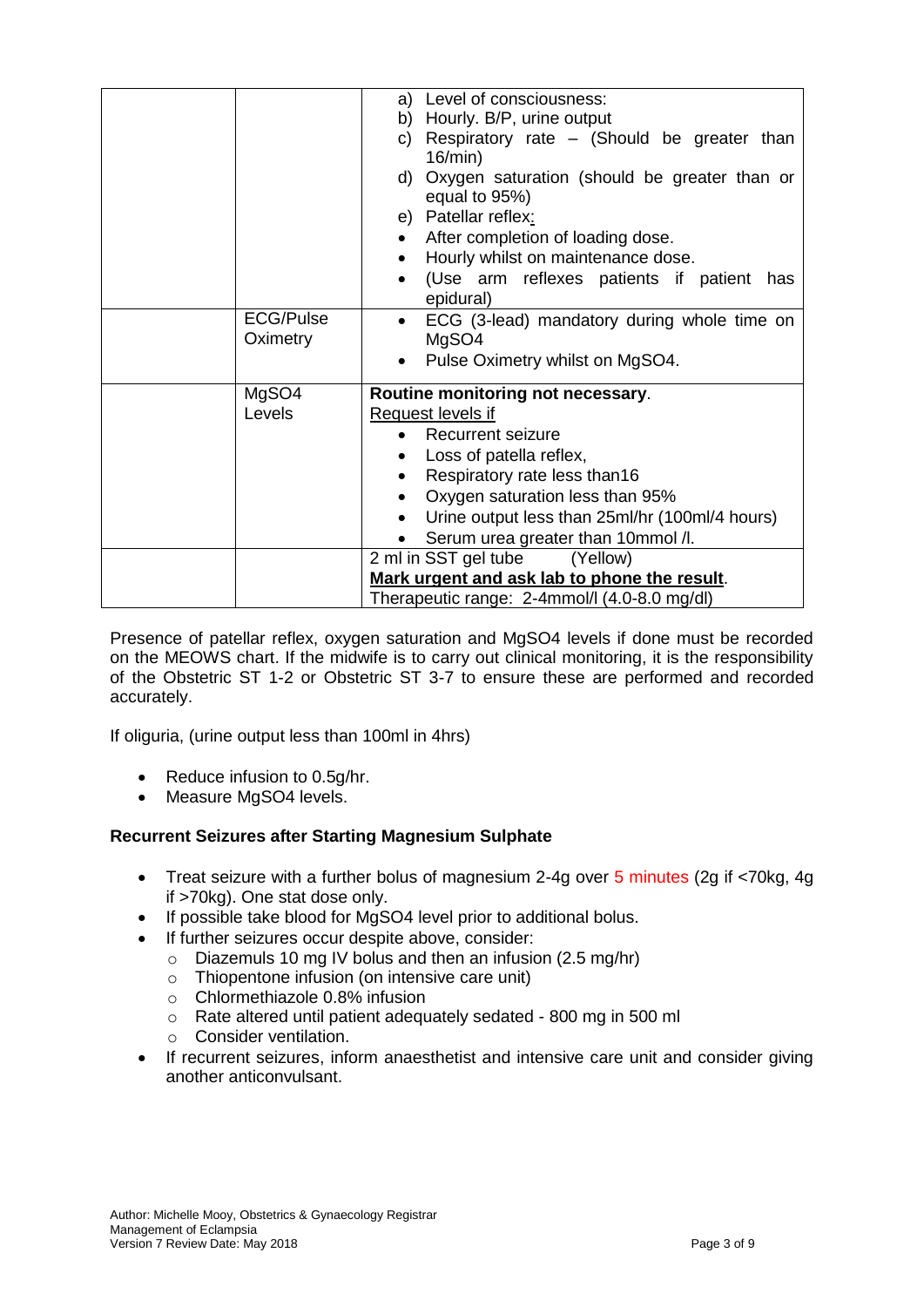| <b>Management</b> | Loss of patellar reflex or<br>respiratory rate <12/min               | 1. Stop maintenance infusion<br>ASK FOR URGENT MEDICAL REVIEW BY<br><b>OBSTETRIC/Anaesthetic TEAM</b><br>2. Send MgSO4 level to laboratory urgently.<br>3. Withhold further MgSO4 until patellar<br>reflexes return or blood MgSO4 level known.<br>Restart at 1g/hr and check levels after 1hr. |  |
|-------------------|----------------------------------------------------------------------|-------------------------------------------------------------------------------------------------------------------------------------------------------------------------------------------------------------------------------------------------------------------------------------------------|--|
|                   | saturation<br>Oxygen<br>persistently<br>than<br>less<br>95% (on air) | 1. Commence O2 at 4 litres/min<br>2. Stop maintenance infusion and send MgSO4<br>level<br>3. Inform anaesthetist<br>ASK FOR URGENT MEDICAL REVIEW BY<br><b>OBSTETRIC TEAM</b>                                                                                                                   |  |
|                   | <b>Cardio-respiratory arrest</b>                                     | 1. "Crash call" 2222 and institute CPR<br>2. Stop maintenance infusion<br>3. Administer 10 ml 10% Calcium gluconate IV<br>(antidote)<br>4. Intubate immediately and manage with<br>assisted ventilation until resumption of<br>spontaneous respirations<br>5. Send MgSO4 level to lab urgently. |  |

## **Control of Severe Hypertension**

Commence on MEOWS chart

## **Blood Pressure Control**

- If the blood pressure is greater than 160/110 or MAP125mmHg, intravenous antihypertensive medication should be commenced.
- It is important that BP is not allowed to fall precipitately (below 140/90) to avoid the risk of under perfusion of vital organs (brain, kidneys and placenta).
- Acute reduction in diastolic BP to below 90mmHg may produce fetal distress keep on continuous CTG.
- BP should be measured every 15 minutes until stabilised and then as directed by the medical team in the written management plan

## **Antihypertensive Medications**

## **Intravenous Labetalol**

- Preferred first line for acute control of severe hypertension
- IV achieves controlled rapid reduction of BP without adverse effect on uteroplacental perfusion or the reflex tachycardia associated with hydralazine.
- Onset of action quicker than hydralazine
- Does not result in reflex tachycardia and therefore side effects often associated with hydralazine are unusual.
- **Acute control**: 20mg IV slowly can be repeated at 10 minutes intervals by 40, 60, 80mg up to a cumulative dose of 220mg.
- **Maintenance Dose:** IV infusion 200mg up to 50ml of normal saline. Start at 40mg (10mls) /hour & double dose half hourly until satisfactory response or maximum dose maximum 160mg (40mls) /hr reached.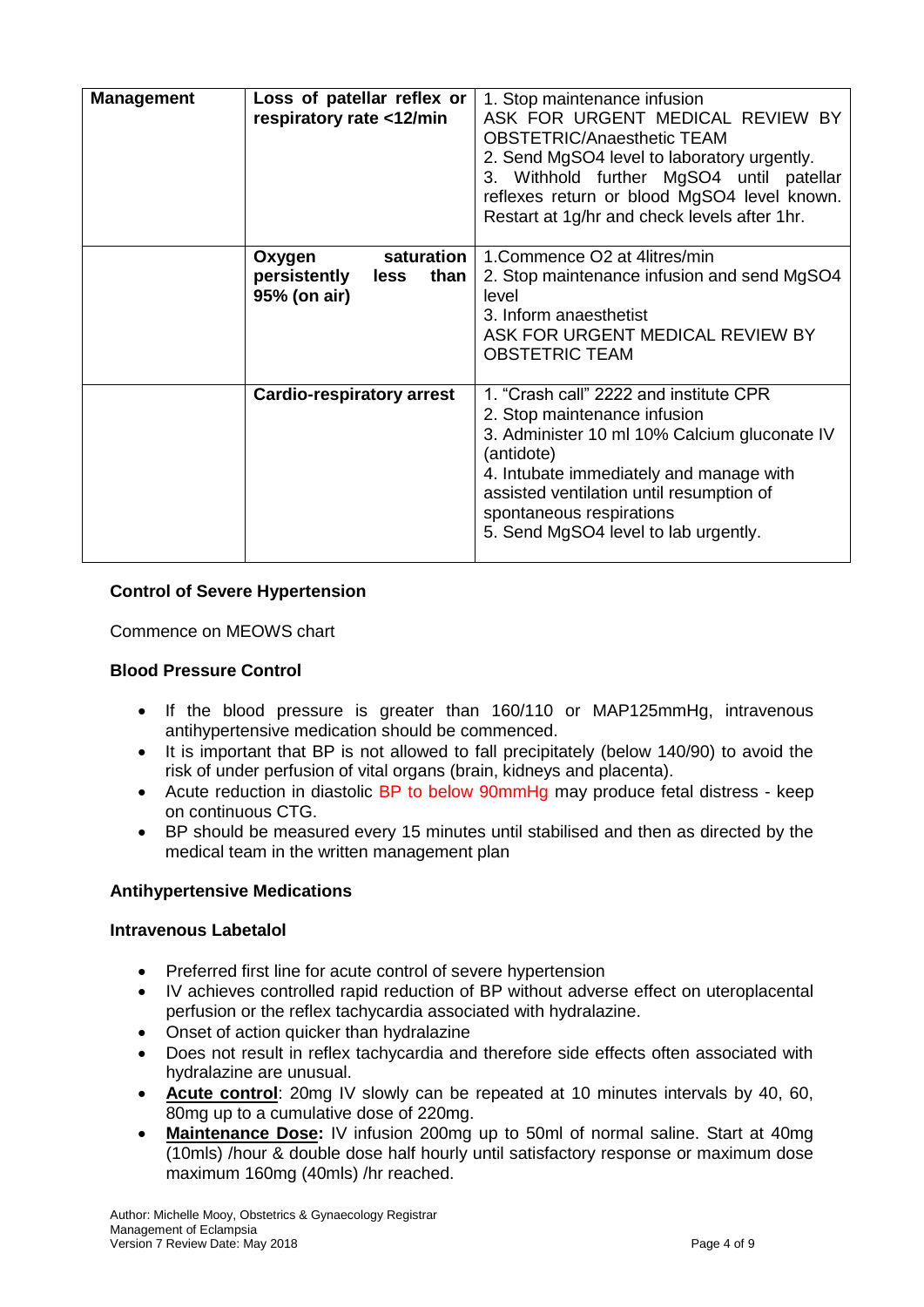## **Intravenous Hydralazine**

- 5-10mg IV bolus diluted with 10 mL normal saline and given slowly. Doses can be repeated 5mg IV at 20 min intervals. The effect of a dose may last up to 6 hours.
- May cause abrupt and profound reduction in blood pressure and uteroplacental perfusion.
- Liaise with anesthetists and consider plasma volume expansion as preload.

## **Fluid Balance**

- Fluid balance is of vital importance as one of the main causes of maternal death is pulmonary oedema often due to iatrogenic fluid overload.
- Fluid balance must be accurately recorded on the MEOWS and fluid balance chart with input /output and blood loss at delivery.
- Catheterise with large bore catheter and monitor hourly out put
- Maintenance fluids of crystalloid should be given at 85ml/hr. Any additional infusions should be subtracted from this volume e.g. syntocinon, magnesium sulphate. See Appendix 1
- Colloid preloading may be necessary prior to vasodilatation to prevent hypotension and maternal compromise e.g. before administering hydralazine.
- It is unusual for the patient to become oliquric prior to delivery, but urine output may be artefactually reduced if the fetal head is well down in the pelvis, so use a largebore catheter.
- Oliguria is frequent following delivery; occurring in 30% of patients with severe disease. Urine output will recover over time and does not need any treatment.
- If urine output is less than 100ml in 4 hours, do serum ureas and electrolytes again
- Oliguria with concentrated urine and no evidence of renal failure is often due to reduced renal perfusion and this improves with time. **Exclude acute tubular necrosis if prolonged oliguria. Look for casts, involve renal physicians early and watch for polyuria**.
- Fluid challenges are dangerous as much of the fluid will leak into interstitial fluid and increase the risk of pulmonary oedema.
- Invasive monitoring is often not necessary and CVP may be misleading with pulmonary oedema occurring despite low CVP. Diuretics should be used only when there is confirmed pulmonary oedema.

## **Fetal Assessment**

Fetal surveillance by way of continuous electronic fetal monitoring should be performed.

## **Delivery Plan**

- Once stabilised, plans should be made to deliver the woman
- It is important to stabilize the mother's condition before assessing fetal condition and planning delivery.
- The woman's condition will always take priority over the fetal condition.
- Urgent delivery is required if CTG is abnormal.
- The mode and timing of delivery should be an Obstetric Consultant decision.
- The Neonatal Team must be informed of the decision to deliver and be present at the delivery regardless of gestation.
- Use oxytocin (Syntocinon 10 IU), rather than syntometrine or ergometrine for  $3<sup>rd</sup>$ stage.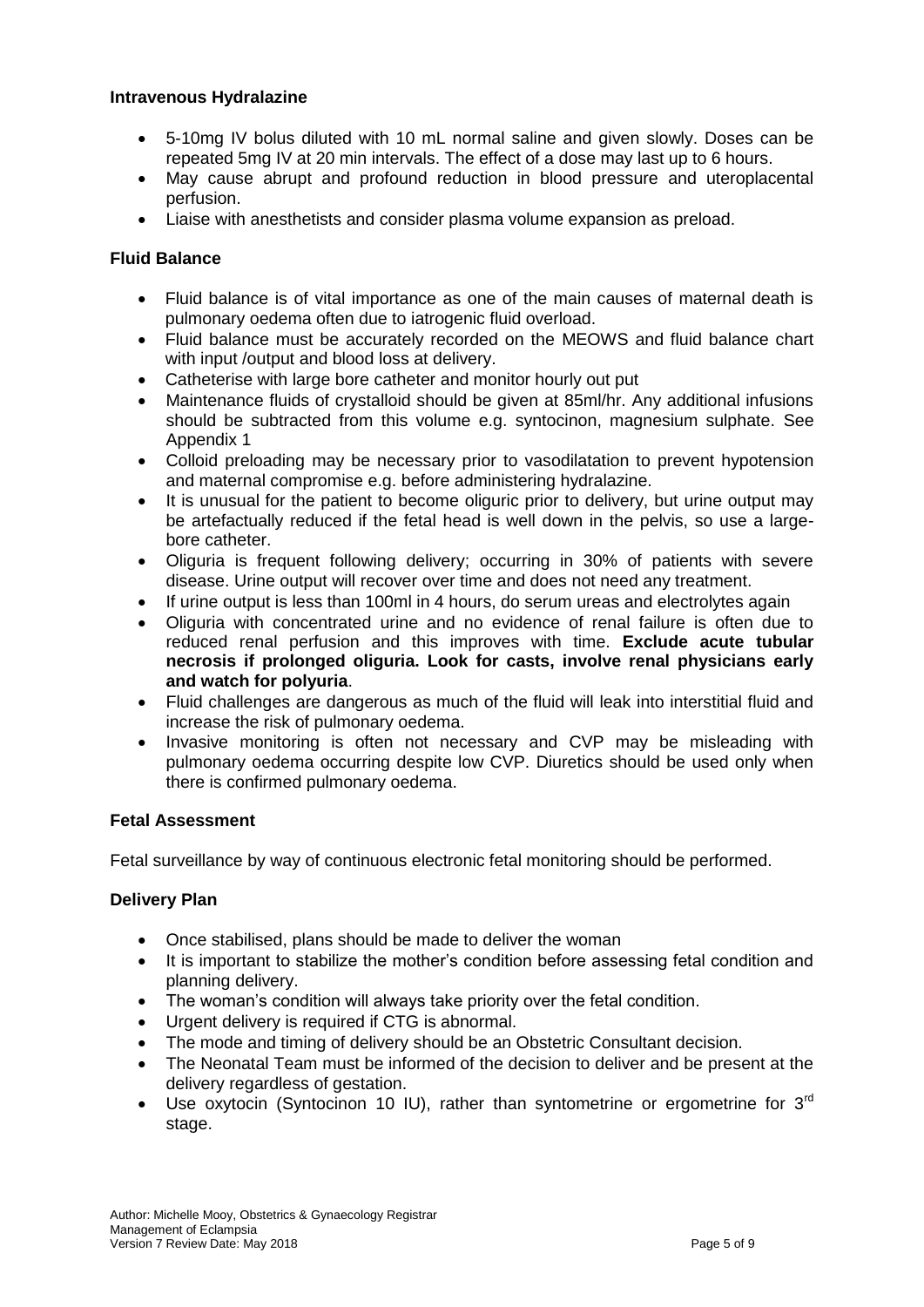## **Transfer of Mother from Delivery Suite to Intensive Care Unit (ITU)**

The decision for transfer will ultimately rest with the consultant obstetrician and anaesthetist in conjunction with the ITU admitting team. Please see the **Maternal Transfer Guideline**

## **Postpartum management**

- These patients are best managed on Delivery Suite (for one-to-one care) in HDU rather than intensive care unit unless ventilated.
- After delivery, mothers who have suffered an eclamptic fit should continue on the Severe PET Protocol and kept under observation with HDU level care for at least 24 hours. Monitoring as per management plan and MEOWS chart.
- Thromboembolic stockings and fragmin should be administered to reduce the risk of thrombo-embolism if clotting is impaired and continued until patient is fully mobile.
- DIC should be managed in association with haematologists.
- Request blood investigations(FBC's, LFT, U&E and Clotting) as clinically appropriate
- Diuresis usually signals resolution unless there is underlying disease.
- Do not measure fluid balance if creatinine is within normal range after step down from HDU level care
- View results via CRS/WINPATH flow chart

## **Postnatal BP Care**

- If patients was not on Antenatal Antihypertensive treatment:Measure BP at least 4 times per day whilst inpatient
- If BP greater than or equal to 150/100mmHg start antihypertensive treatment
- If patient was on antenatal antihypertensive treatment continue antenatal hypertensive treatment.
- If Methalydopa was used to treat pre eclampsia stop within 2 days of birth
- Reduce antihypertensive treatment if BP falls to less than 130/80 mmHg. Consider reducing if BP less than 140/90 mmHg
- If woman breast feeding avoid diuretic treatment for hypertension
- Offer transfer to community care if BP<150/100mmHg, blood test results stable or improving and no symptoms of pre-eclampsia.

## **Follow Up Care and Postnatal Review**

- Women should be monitored in hospital for up to 4 days postpartum before discharge when deemed fit for discharge by a member of the Obstetric Team
- Postnatal care should be in accordance with **Postnatal Care Planning guideline**

## **Consultant Follow-Up**

The woman must be offered an appointment with the Obstetric Consultant at six weeks instead of the General Practitioner. The risks of recurrence as well as management of future pregnancies will be discussed at this appointment.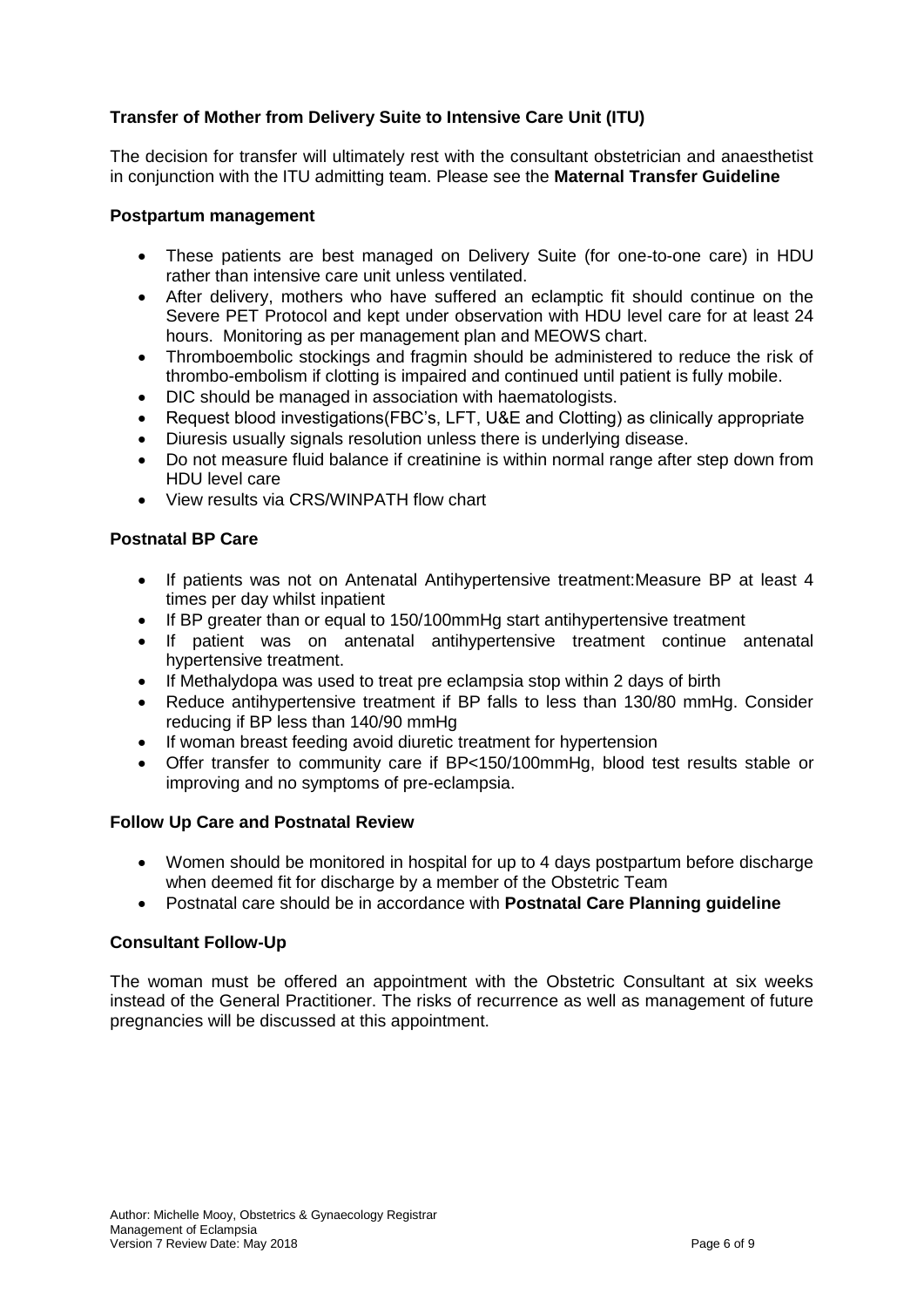#### **References**

*Hypertension in pregnancy- the management of hypertensive disorders during pregnancy. NICE clinical guideline107; aug 2010.*

*Cochrane reviews 2002 and 2005 – Duley & Henderson-Smart Antihypertensive treatment in pre-eclampsia and post partum antihypertensives in pre-eclampsia.*

*Cochrane review 2004 Duley & Handerson-Smart Magnesium sulphate vs phenytoin and diazepam for eclampsia.*

*Magee et al Hydraliazine for treatment of severe hypertension in pregnancy meta- analysis BMJ 327 (7421) 955. Oct 2003.*

*Why Mother's Die 2000-02 Chapter 3 Pre-eclampsia and Eclampsia. JP Neilson Nov 2004.*

*Magpie Trial Collaberative Group. Do mothers with pre-eclampsia and their babies benefit from magnesium sulphate. Lancet 2002;359:1877-90.*

*Managing Obstetric Emergencies and Trauma – the MOET Course Manual (2nd Edition) 2007, RCOG Press*

*The Management of Severe Pre-Eclampsia / Eclampsia (2006) Royal College of Obstetricians and Gynaecologists, Guideline No. 10(A)*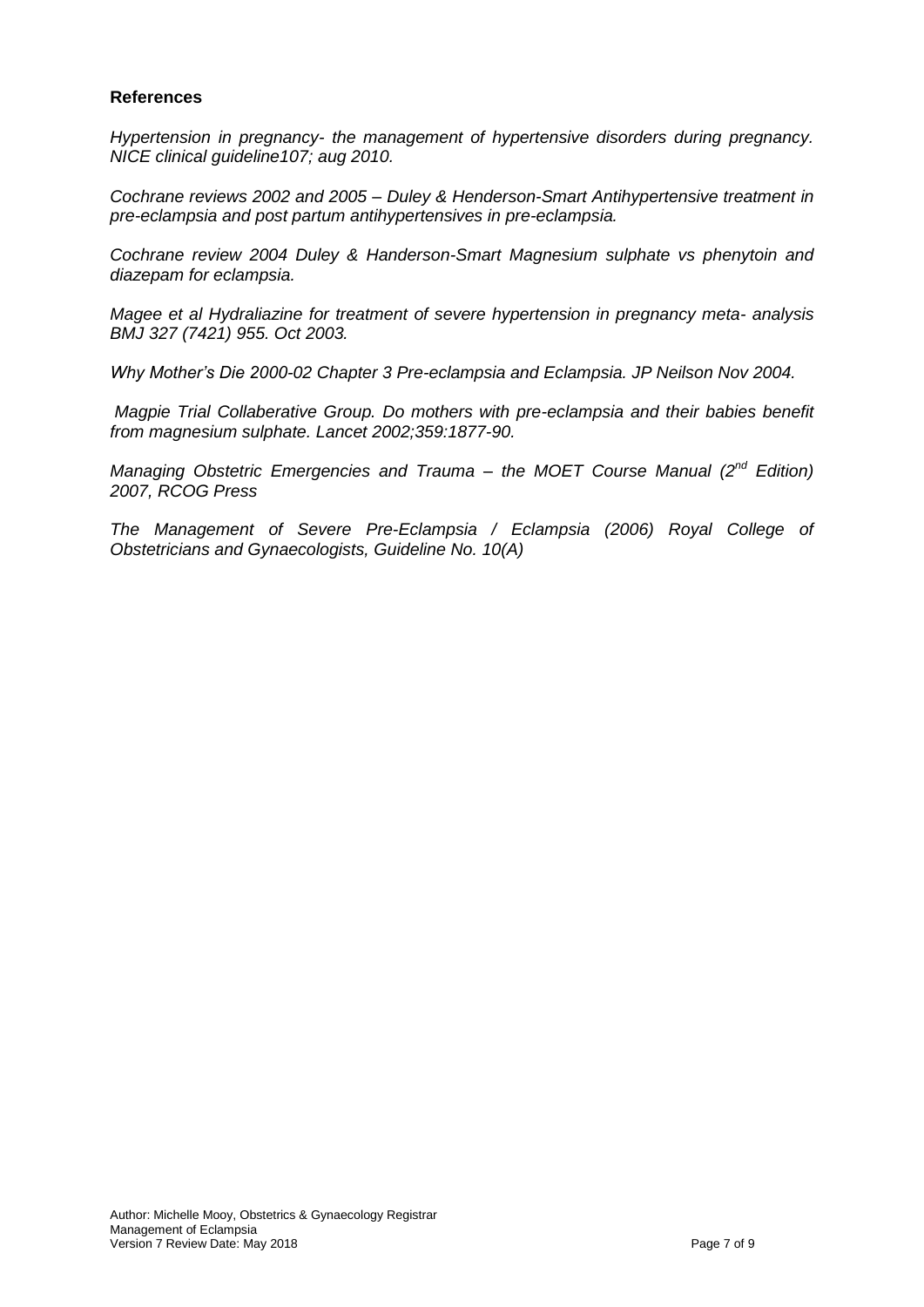## **Appendix 1**

**When using syntocinion infusion where fluid restriction is required use the following regime:**

**Primip Dose:** 10 IU oxytocin in **500mls** Normal Saline 0.9% solution

**Rate:** Start infusion at 15mls/hr increasing the rate by 15mls/hr every 30 minutes until **either** the maximum of 45mls/hr (15mU/min) **or** uterine contractions 4 - 5 in 10 lasting no more than 60 seconds is achieved.

This must be administered through an IVAC pump.

**Multip Dose**: 5 IU oxytocin in **500mls** Normal Saline 0.9% solution

**Rate:** Start infusion at 15mls/hr increasing the rate by 15mls/hr every 30 minutes until **either** the maximum of 75mls/hr (12.5mU/min) **or** uterine contractions 4 - 5 in 10 lasting no more than 60 seconds is achieved.

This must be administered through an IVAC pump.

Increase the tabulated dose at **30 minute** intervals until contracting 4 - 5 in 10 lasting 60 seconds with adequate resting tone in between.

Further increase must be decided by the obstetric registrar.

If satisfactory contractions have not been achieved after 2 hours, management must be discussed with the Obstetric Registrar.

| Rate     | <b>Oxytocin Concentration (milliunits/min)</b> |                 |  |  |
|----------|------------------------------------------------|-----------------|--|--|
|          | <b>PRIMIP</b>                                  | <b>MULTIP</b>   |  |  |
| Mls / Hr | 10 IU per 500mls                               | 5 IU per 500mls |  |  |
| 15       | 5 Mu                                           | $2.5$ mU        |  |  |
| 30       | 10 mU                                          | 5 Mu            |  |  |
| 45       | 15 mU                                          | 7.5 mU          |  |  |
| 16       | 20 mU                                          | 10 mU           |  |  |
| 75       | 25 mU                                          | 12.5 mU         |  |  |
| 90       | 30 mU                                          | 15 mU           |  |  |

**Shaded area represents unlicensed doses of oxytocin. Caution should be observed under Registrar supervision and the Registrar must discuss this Management Plan with the consultant and document this in the Health Record. The Consultant should be informed if there are any concerns with regard to using high doses of Oxytocin.**